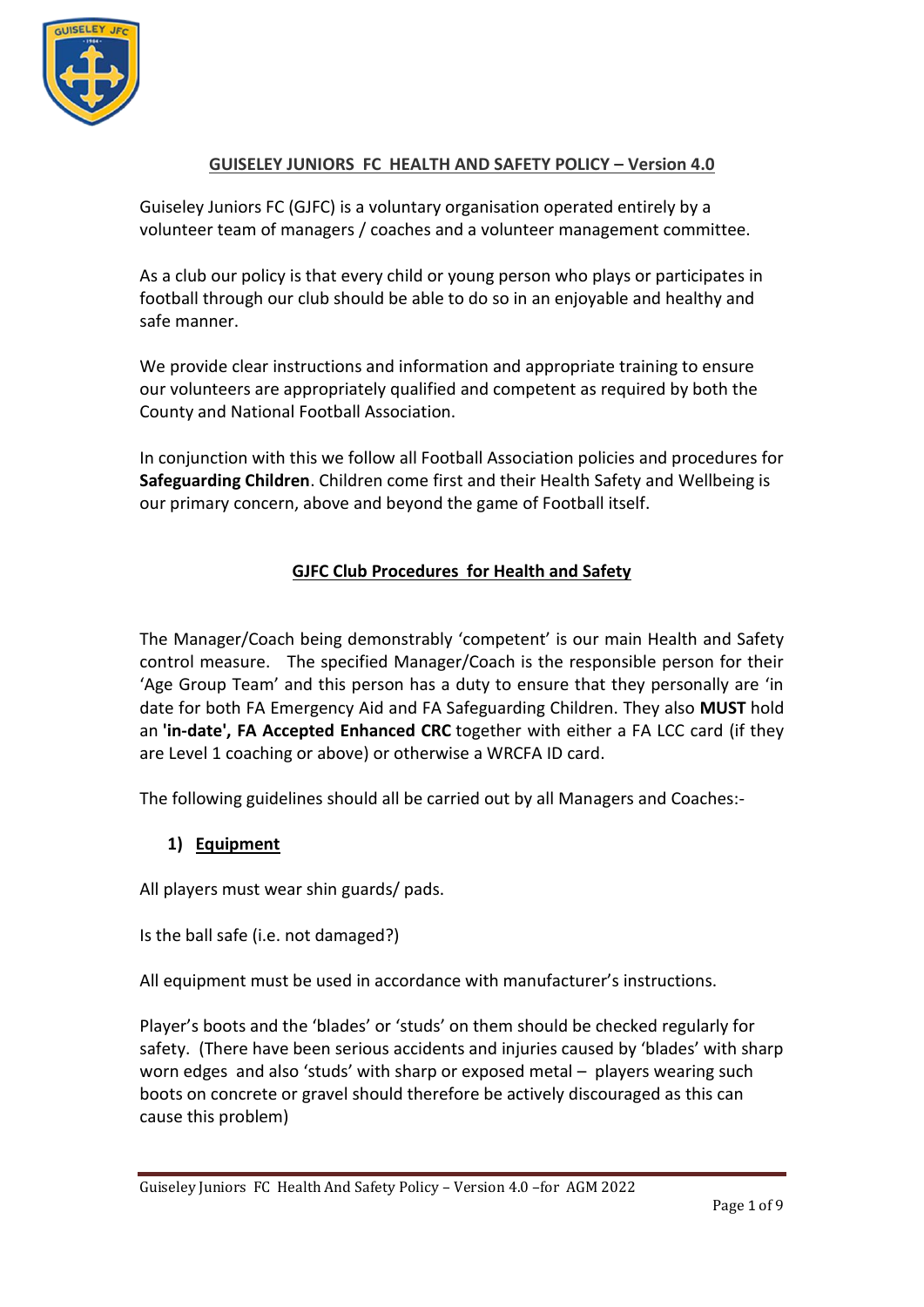

# **Referees do have the right to inspect player's boots accordingly (FIFA Interpretation of the Laws of the Game and Guidelines for Referees)**

All items of jewellery (necklaces, rings, bracelets, earrings, leather bands, rubber bands, etc.) are strictly forbidden and must be removed. Using tape to cover jewellery is not acceptable.

## **(This is all as per Law 4 The FA/ FIFA Laws of the Game concerning Equipment)**

## 2) **Playing and Training Venue**

Check the pitch, sports hall, all weather surface or field for any obstacle, item or implement which may cause **harm** or discomfort to any player, official or spectator. This is known as a **hazard**.

Check the goal posts for security and safety

Check that the corner flags and 'Respect' barriers are used correctly in matches.

Check changing facilities for security and safety

## **3) Risk Assessment**

By doing the checks in 1&2 above you are carrying out a dynamic risk assessment on all matches and venues used. Ensure that all 'control' measures to reduce both /or either the severity and probability of harm from any hazard occurring are put in place and checked.

All 'home' venues used by GJFC for Training and Matches are hired from either Schools, Leeds City Council or other organisations. Hence it is the venue owners responsibility to ensure the venue is appropriately assessed and continues to be fit for purpose. However we need to check on a week by week basis for hazards that can arise such as damaged facilities. If issues arise from these checks then our Managers / Coaches must report things promptly to management committee members including the Health and Safety Officer, the Pitches Secretary and the Club Secretary. This is so they can be followed up with the owners of the facilities we use. If anything is unsafe and cannot be made safe then the match or training session should not take place.

For 'away' venues and facilities in the first instance please raise any concern with the 'home' team manager and should you be unsatisfied with a response or lack of a response then please notify GJFC Health and Safety Officer and GJFC Club Secretary.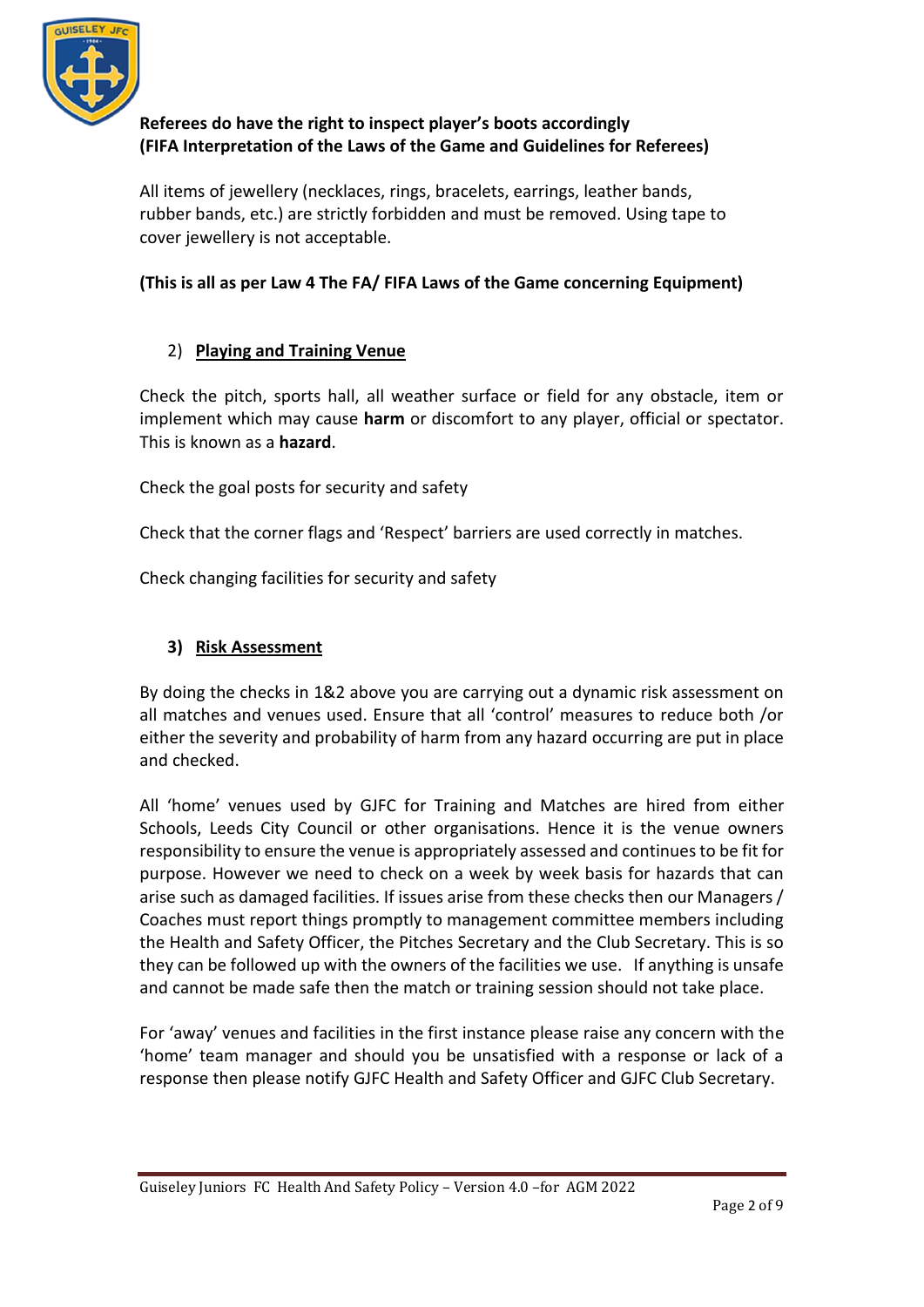

## **4) First Aid**

Make sure a qualified first aider is at all training and match venues with a suitable first aid kit.

Also please ensure you have copies of GJFC Accident Report Forms, GJFC Head Injury Card, Pocket 'CONCUSSION RECOGNITION TOOL' and your own Team's completed 'FA Medical Emergency Action Plan' in the bag with the first aid kit.

An emergency phone should be available.

#### 5) **Contact Details**

Ensure you have either a complete and up to date **'[Team Register](http://www.guiseleyjuniors.co.uk/wp-content/uploads/2012/02/Team-Register-H-S-Info-Emergency-Contacts.pdf) – Emergency [Contacts](http://www.guiseleyjuniors.co.uk/wp-content/uploads/2012/02/Team-Register-H-S-Info-Emergency-Contacts.pdf)**' or a copy of their GJFC Membership form for all players**.** 

#### **6) Goal Post Safety**

FA Goal Post Safety Guidelines must be followed at all times. The most recent Goal Post Safety Guidelines <http://www.thefa.com/get-involved/goalpost-safety>

(Updated by The Football Association, along with the Department for Culture, Media and Sport, the Health and Safety Executive and the British Standards Institution,) are also available on the GJFC Website and on the FA Website. There is also a short online video from UEFA on goalpost safety which Managers / Coaches are instructed to watch. It is available from :-

<http://www.uefa.org/video/grassroots/videoid=841238.html?autoplay=true>

All Managers / Coaches responsible for matches / training sessions should ensure that they are fully familiar with the Guidelines and that they are followed. Several serious injuries and fatalities have occurred in recent years as a result of unsafe or incorrect use of goalposts. Safety is always of paramount importance and everyone in football must play their part to prevent similar incidents occurring in the future.

**The FA's guidelines for the safe use of goalposts state as follows:-**

- For safety reasons goalposts of any size (including those which are portable and not installed permanently at a pitch or practice field) must always be anchored securely to the ground
- Portable goalposts must be secured as per the manufacturer's instructions
- Under no circumstances should children or adults be allowed to climb on, swing or play with the structure of the goalposts
- Particular attention is drawn to the fact that if not properly assembled and secured, portable goalposts may overturn
- Regular inspections of goalposts must be carried out to check that they are properly maintained
- Portable goalposts should not be left in place after use. They should be dismantled and removed to a place of secure storage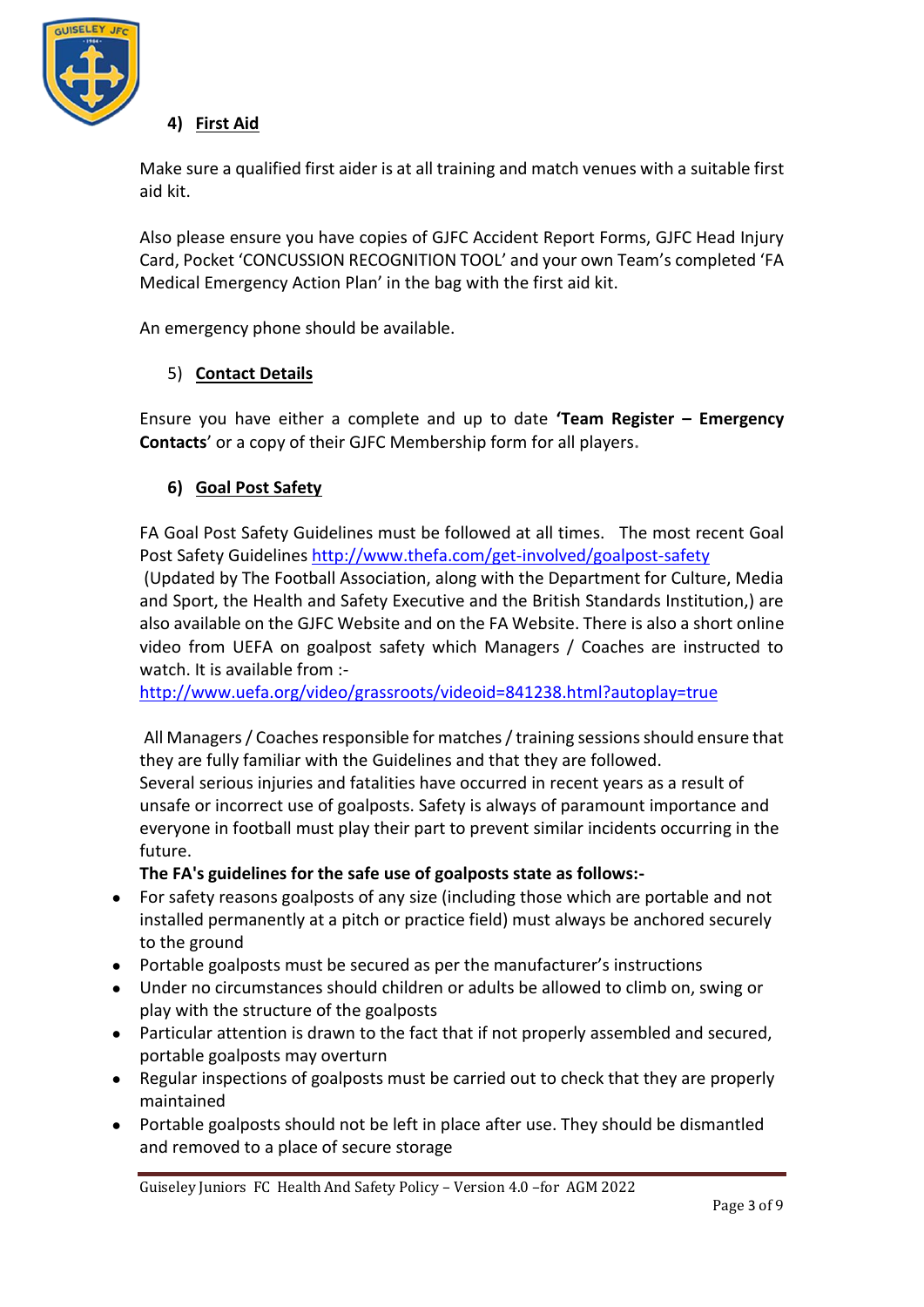

- The use of metal cup hooks on goals was banned from the commencement of 2007-08 season and match officials have been instructed not to commence matches where such net fixings are evident for safety reasons. Nets should only be secured by plastic hooks, net grips or tape and not by metal cup hooks. Any metal cup hooks should have been removed and replaced. New goalposts should not be purchased if they include metal cup hooks
- Goalposts which are "home made" or which have been altered from their original size or construction should not be used. These have been the cause of a number of deaths and injuries

There is no BS/CEN standard for wooden goals and it is unlikely that wooden goals will pass a load or stability test. The FA recommends that wooden goals should be replaced when necessary with compliant metal, aluminium or plastic goalposts. All wooden goals previously tested by independent consultants have failed strength and stability tests.

For reference, The FA and BSI, in conjunction with the industry, have developed two standards for goalposts – BSEN 748 (2004) and BS 8462 (2005). It is strongly recommended that you ensure that all goals purchased comply with the relevant standard. A Code of Practice BS 8461 has also been completed and copies of all of these three standards are available from the British Standards Institute.

## **7) Pitch Inspections**

Such extreme weather conditions such as heavy snow, severe frost, water logging with puddles of standing water and/ or areas of sinking mud/ turf will result in matches being postponed. In this case, Leagues and opponents being advised of this as soon as possible and practical to do so.

## **As a fundamental inspection rule the ground should take a stud and enable safe turning without slipping.**

The following guidance concerning *Frozen Pitches* & frosty pitch inspections written by *Julian Carosi* is also available on GJFC Website.

Youth soccer coaches have to be careful not to allow matches to go ahead on unsuitable pitches. There can often be pressure to allow the game to go ahead from your own team (who are usually keen to play no matter what the conditions) and the opposition (who may have travelled a considerable distance). However, this must be resisted. The health and safety of the players has to come first.

The article below was written by an experienced referee and offers some advice for coaches who are about to inspect a hard, frosty pitch.

● There is no scientific measure that can be used to deem a frosty ice covered field to be safe.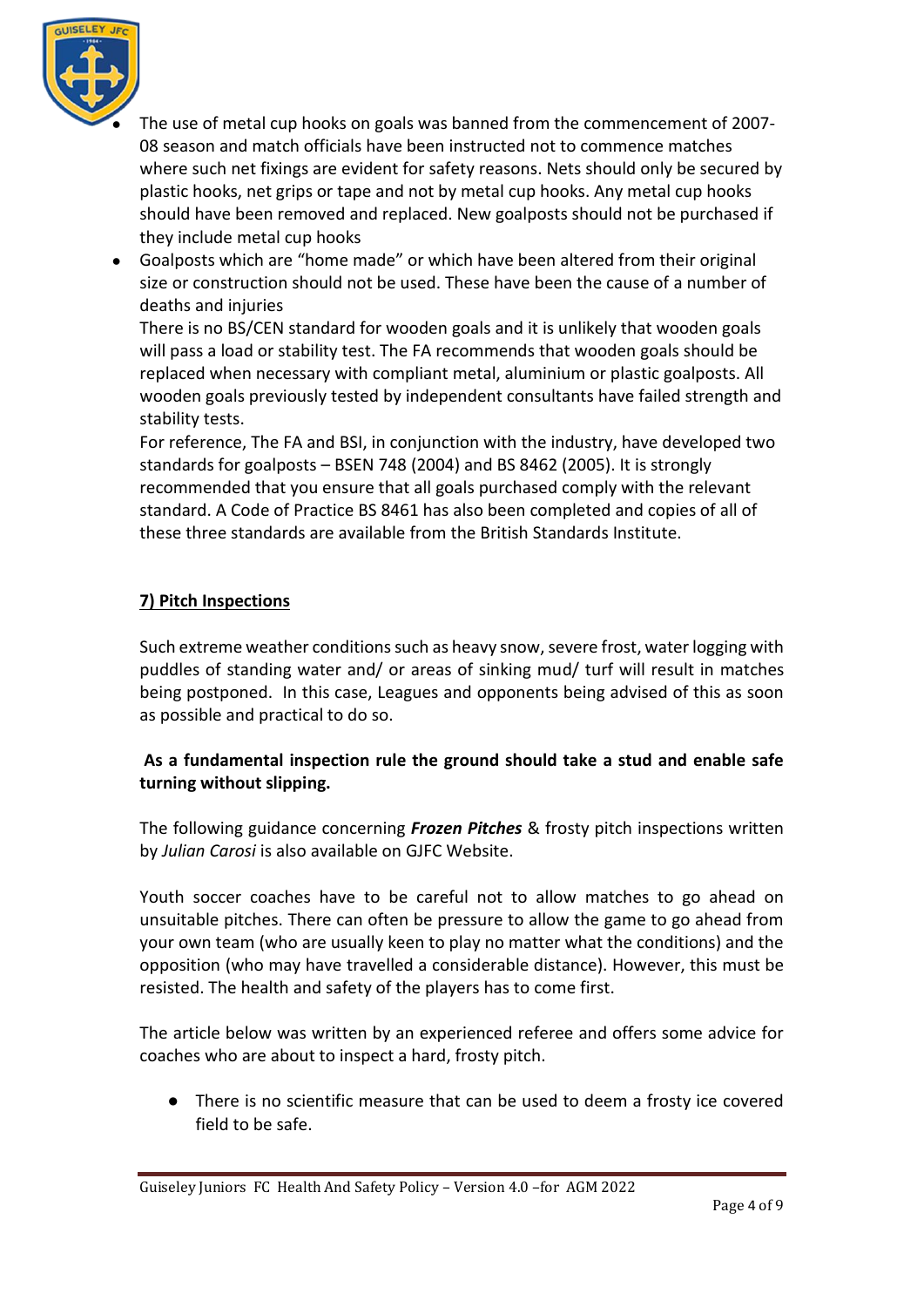

- Nevertheless, any experienced Referee will take the following into consideration before making a decision.
- It is the Referee's responsibility to make the decision and nobody else's.
- The whole of the field of play surface MUST be safe.
- There is a great danger that if 99 percent of the field of play surface is OK, and the game is allowed to be played, players will assume that 100 percent is OK, and play normally, and not compensate for any hard surface areas. In other words, playing on a hard field of play, which is partially 99% OK, is just as dangerous (if not more so) than on a field of play, which is totally hard. Neither game should be played.
- The Referee should not be influenced by the teams' opinion. If an accident happens, it is the Referee who cops it. The teams will deny any responsibility! Therefore, when a field of play inspection is carried out, the Referee should not do so in company of team managers or Club Officials, as they will try to influence the Referee's decision.
- When the weather is doubtful, the Referee should aim to arrive at the ground as early as he can to make an inspection. This may allow time for travelling teams to be warned of a cancellation. When the weather is doubtful, a check on the local weather forecast can help. For example, although a field of play may be frozen in the early hours of the morning, a prediction of sunshine, will give the Referee a good idea of the possibility that the field may become playable later in the day.
- If the forecast is for snow or frost or freezing temperatures, then the chances are, that the game will not proceed. At lower level football, it can be useful for a local Referee to be contacted, to make an early inspection on behalf of the match Referee who lives some distance away from the ground. This can prevent unnecessary travelling.
- When completing the field of play inspection, a good indicator of the suitability of the surface, can be ascertained by inspecting the goalmouth areas and the centre circle area first. These are the areas that get more use, and are more likely to be rutted and hard due to frost.
- When completing the field of play inspection, other areas for close inspection - are places covered in shadow from buildings or trees? They are more likely to be frost bound, rather than those areas basked in sunshine. When completing the field of play inspection, if it is not immediately clear that the game cannot be played (i.e. the goalmouth areas are completely solid with frost and the game is definitely cancelled), the whole of the field of play surface MUST be inspected to eliminate any hidden areas of danger.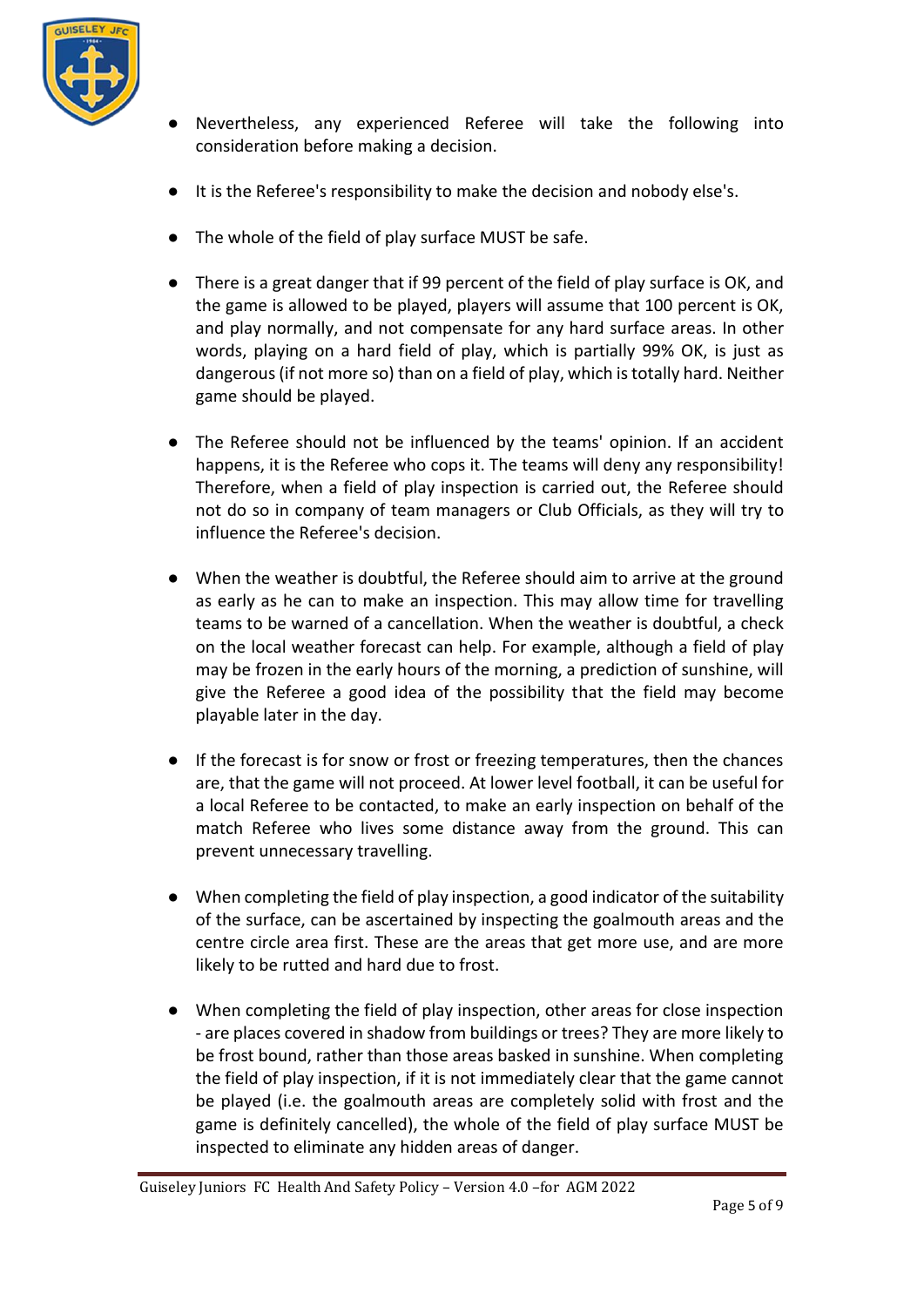

- A referee, who is seen to be completing a thorough field of play inspection, will have greater credibility when he decides to call off the game, than a Referee who only spends a few minutes making his inspection. The position of the sun and its path as the game progresses must also be taken into consideration. For example, if a field of play is 'just about playable', but the path of the sun means that its rays will disappear behind the trees or over the horizon, then the field of play surface on a cold frosty day, will get worse, not better.
- At local level, if it is clear, that waiting an extra 30 minutes or possibly up to an hour, will allow the sun to melt the frost, then play could be delayed with the agreement of both teams. But this depends very much on the weather forecast, the time of day and the team's agreement.
- Generally, it is better to make a decision quickly, based on the surface suitability at the time of the scheduled kick-off. The referee should wear a set of studded boots when inspecting the field of play, as this will give the best indication of the suitability of the playing surface.
- A surface which does not yield any purchase to studded boots, is dangerous, and the game should not be sanctioned. This includes, any part of the surface that does not yield, no matter how small an area. A field of play with hard deep frosted ruts and divots (a legacy of a muddy game played the day before) is less likely to be playable than a completely flat field with only crusty surfacefrost to contend with.
- When the Referee has made his decision, it should be communicated to the teams as soon as possible.
- When a Referee is communicating his decision to the teams, that in his opinion, the field of play is not safe, the decision should be made confidently. If teams suspect any doubt in the Referee's decision, they will try and persuade the Referee to change his mind. In short, when a Referee makes his decision, he should not back down, and he should make it abundantly clear that the decision is his to make, and the game will not be played under his authority.
- The inspection of a field of play covered in frost, and whether to sanction a game or not, is not a difficult decision to make for a Referee. It is fairly obvious to identify dangerous area that could potentially cause an injury. Common sense should be used. Young players are more likely to get injured on hard surfaces. Therefore, even greater care must be taken when making a decision to allow the game to be played or not. If there is any doubt (no matter how small), then the game must not be played.

#### **8) Parental Responsibility**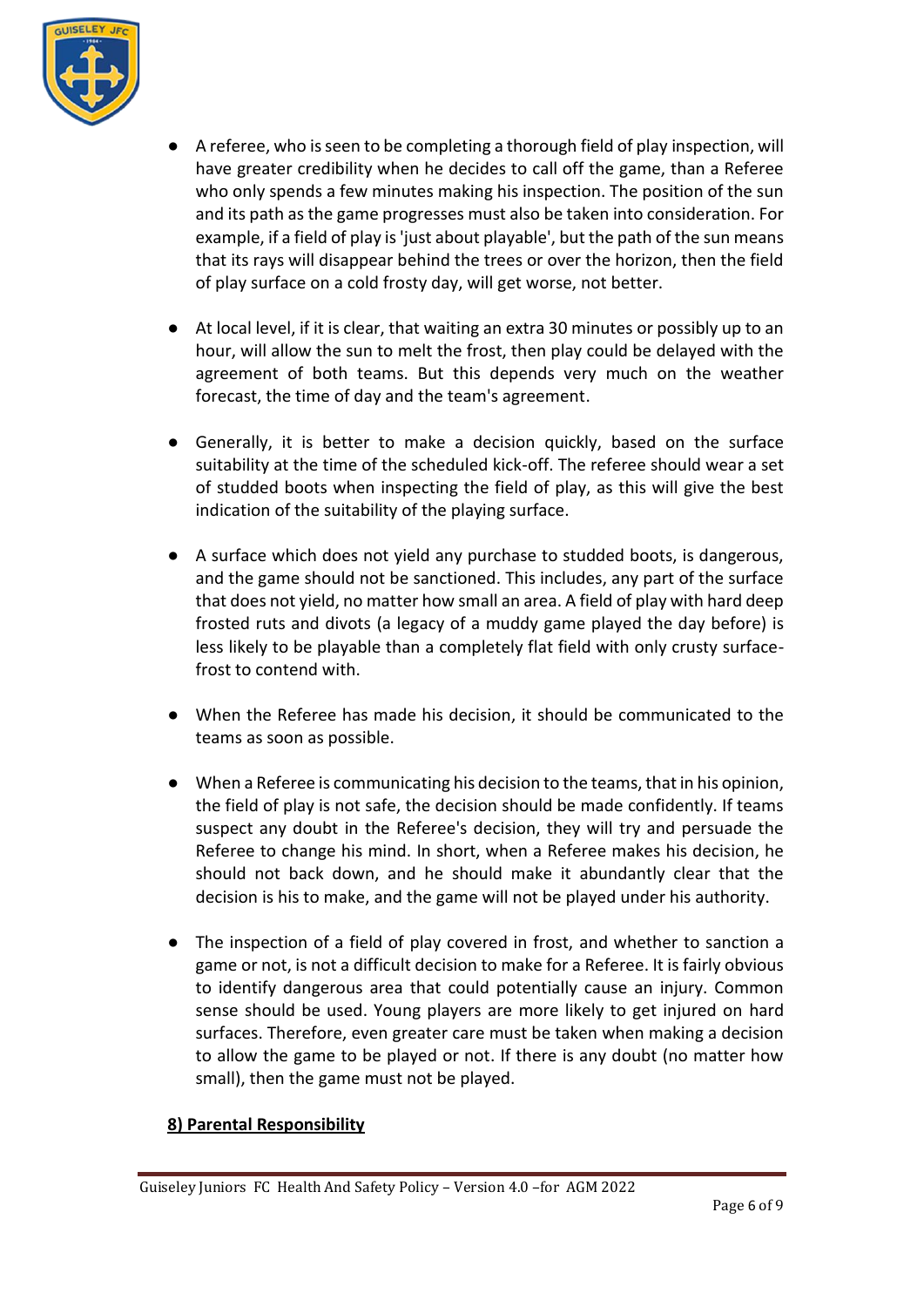

Children remain the responsibility of their parents /legal guardians at all times during football training, matches and other GJFC Activities and when arriving and departing at them. GJFC does provide all reasonable safeguards in terms of Disclosure and Barring Service (DBS) checks (CRC checks), First aid qualified volunteers and a club Child Welfare officer and acts as advised by The West Riding County Football Association and The Football Association in the conduct of its activities and affairs.

As a club of volunteers, our volunteers do have a Duty of care for the children in our membership but this does not extend to the level of that of teachers or registered childminders and as such parents/legal guardians must are advised against dropping their younger age group children off and leaving the site during football training, matches and other GJFC Activities. Should parents/legal guardians make any arrangements with other adults concerning their child and supervision and transportation for GJFC Football activities then this is at their own responsibility in their own legal capacity and not the responsibility of GJFC.

## **9) Indoor sports halls Health & Safety 'risk controls'**

1. Prior to anybody going into the sports hall, managers / coaches must inspect surface, goals and general area. If unsafe or in doubt the training session should be cancelled.

2. Any problems should be reported to site personnel and club officials immediately.

- 3. Any standing water must be mopped up and the area coned off
- 4. All sports hall equipment not in use should be moved into a position of safety

5. Cricket and segregation nets should be secured against the walls. Nothing should be left trailing on the floor

6. Goals must be secured to the wall with the relevant equipment. If no securing equipment is available, do not use the goals

7. Managers / coaches should have a first aid kit with them at all times & mobile phone available to them & emergency contact details for all their players.

8. Squad members should wear appropriate equipment, including trainers and shin pads.

9. Managers / coaches must make sure all goals are put back safely and properly at the end of the training session.

10. Managers / coaches must make sure all rubbish (bottles etc) are removed at the end of the training session.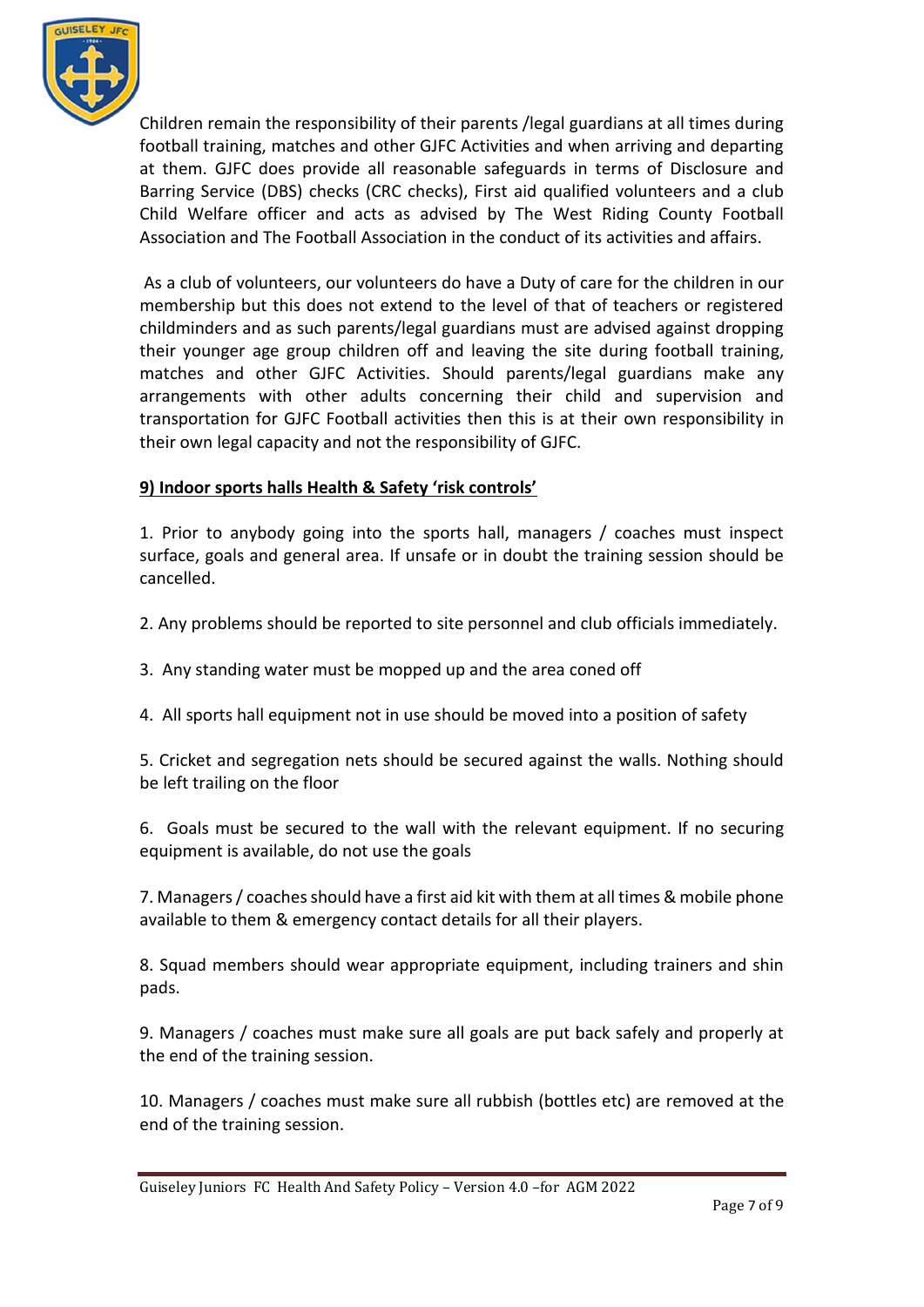

11. Smoking is not permitted at any time.

12. The next squad waiting to access the hall should not enter until the previous team and associated equipment has been removed.

13. All sessions should finish promptly and the facility left with equipment in the correct location. If required team briefs should be taken outside of the hall.

14. children remain the responsibility of their parents/legal guardians at all times during football training & matches and when arriving and departing although GJFC's reasonable safeguards are assured.

## **10) Outdoor all-weather pitches Health & Safety 'risk controls'**

1. prior to anybody going into the all-weather enclosure, managers / coaches must inspect surface, goals and general area. if unsafe or in doubt the training session should be cancelled.

2. any problems should be reported to site personnel and club officials immediately.

3. gates should be kept closed and only managers / coaches should be inside whilst set-up for training is taking place *(with the exception of their own supervised children).* 

4. managers / coaches should have a first aid kit with them at all times & mobile phone available to them & emergency contact details for all their players.

5. when more than one group is using the facility buffer zones should be marked with cones

6. squad members should wear appropriate equipment, including trainers or astro boots (no metal studded boots or blades) and shin pads.

7. no one, other than team officials and associated squad, should be allowed into the all-weather enclosure at any time.

8. managers / coaches must make sure all goals are put back safely and properly at the end of the training session.

9. managers / coaches must make sure all rubbish (bottles etc) are removed at the end of the training session.

10. smoking is not permitted at any time.